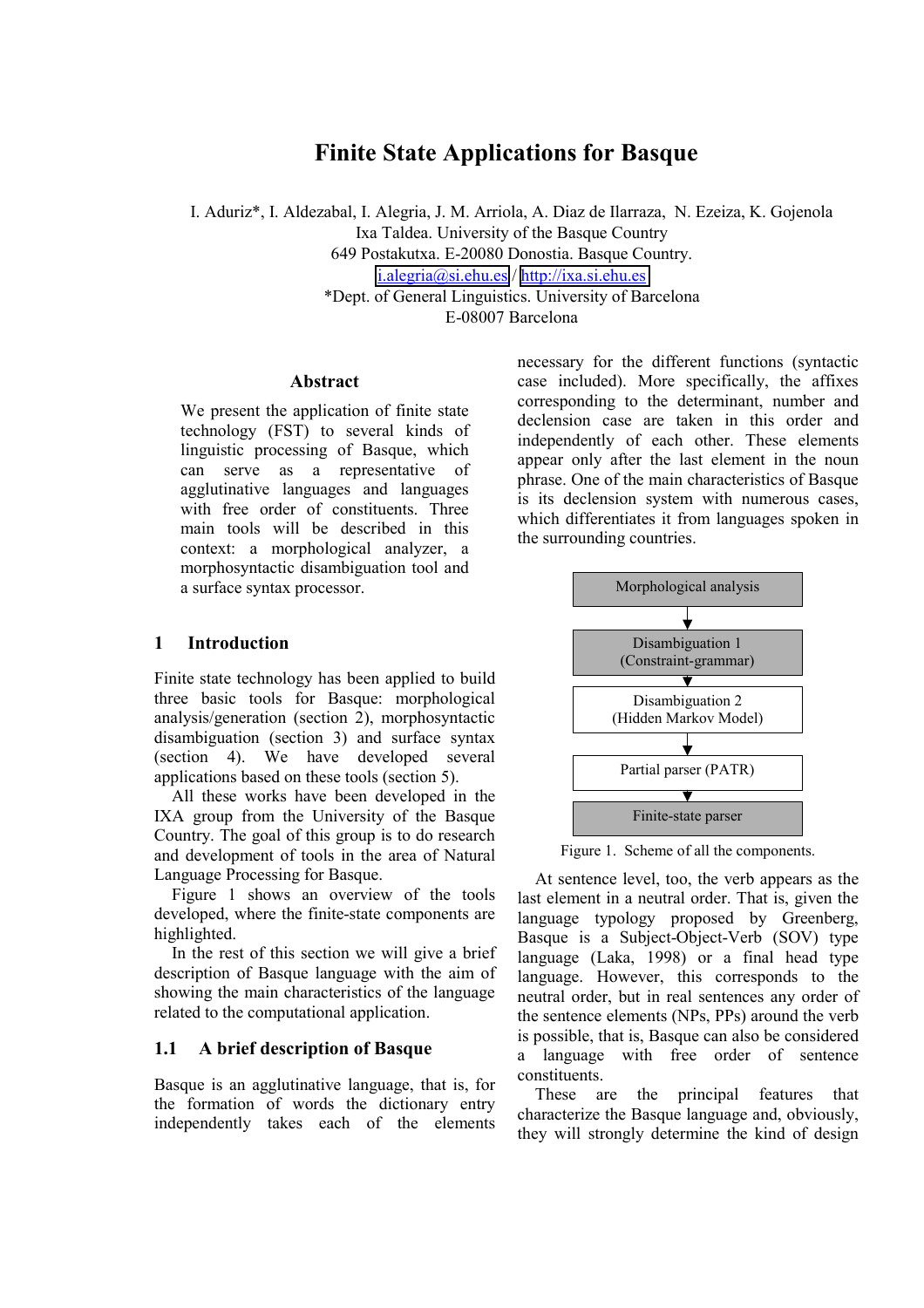decisions to be taken in order to develop tools and applications for NLP of Basque.

# **2 Morphological analysis**

In order to build a general-purpose morphological analyzer/generator for Basque we have used a multilevel design, which combines robustness and avoids overgeneration.

Important features of this design are homogeneity, modularity and reusability because the different steps are based on lexical transducers (Karttunen, 1994), far from ad-hoc solutions.

The analyzer consists of three main modules:

- 1 The standard analyzer (section 2.1), which uses general and user's lexicons. This module is able to analyze/generate standard language word-forms. To deal with the user's lexicon the general transducer described below (see section 2.3) is used.
- 2 The analysis and normalization of linguistic variants (dialectal uses and competence errors). This problem becomes critical in languages like Basque in which standardization is in process and dialectal forms are of widespread use. For this process the standard transducer is extended producing the *enhanced transducer*.
- 3 The guesser. In this case the standard transducer is simplified removing the lexical entries in open categories (names, adjectives, verbs, …), which constitute the vast majority of the entries, and is substituted by a general automata to describe any combination of characters, producing the *general transducer*.

In the next three subsections we will present the corresponding transducers.

# **2.1 The standard transducer**

Three transducers are combined using composition in order to build the standard analyzer, which attaches to each input word-form all possible interpretations and its associated information.

- 1 **FST1 or Lexicon**. Over 70,000 entries have been defined corresponding to lemmas and affixes, grouped into 170 sublexicons. Each entry of the lexicon has, in addition to the morphological information, its continuation class. Lexical entries, sublexicons and continuation classes all together define the morphotactics graph. The upper side of the transducer is the whole morphological information, and the lower side is composed of the morphemes and the minimal morphological information to control the application of the other transducers in cascade (FST2 and FST3).
- 2 **FST2**: constraints on long-distance dependencies. Some dependencies among morphemes cannot be expressed with continuation classes because co-occurrence restrictions exist between morphemes that are physically separated in a word (Beesley, 1998). Three rules have been written to solve long-distance dependencies of morphemes: one in order to control hyphenated compounds, and two to avoid both prefixed and suffixed causal conjunctions
- 3 **FST3**: set of morphophonological rules. 24 two-level rules have been defined to express the morphological, phonological and orthographic changes between the lexical and the surface levels that happen when the morphemes are combined. Details can be consulted in (Alegria et al., 1996).

# **2.2 The enhanced transducer**

A second morphological subsystem, which analyzes, normalizes, and generates linguistic variants, is added in order to increase the robustness of the morphological processor. This subsystem is the result of the composition of three transducers:

1 **FST1\***: New morphemes linked to their corresponding standard ones in order to normalize or correct the non-standard morphemes are added to the standard lexicon. Thus, using the new entry *tikan*, dialectal form of the ablative singular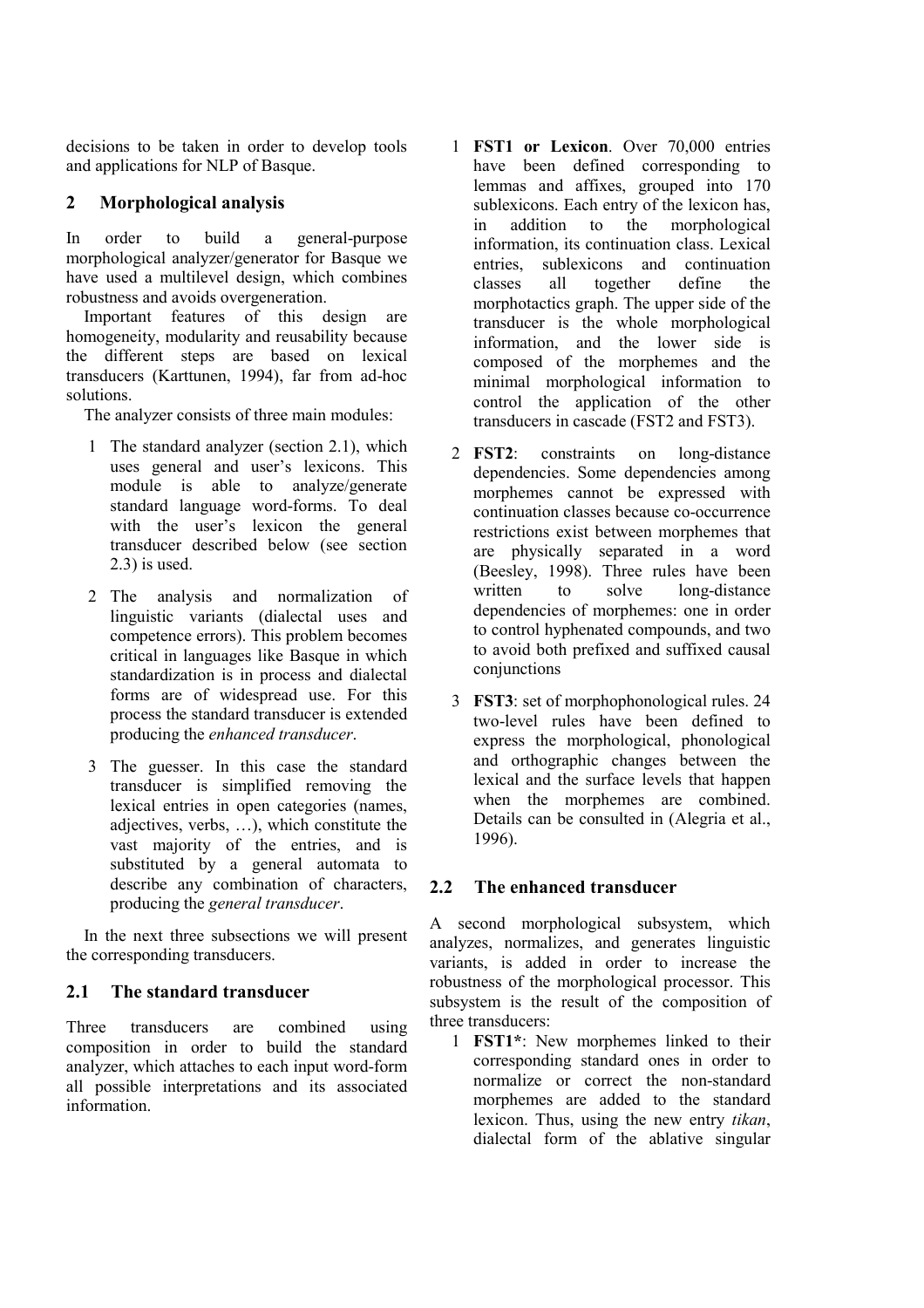morpheme, linked to its corresponding right entry *tik* the system will be able to analyze and correct word-forms such as *etxetikan*, *kaletikan*,... (variants of *etxetik* 'from the house', *kaletik* 'from the street', ...). More than 1500 additional morphemes have been included.

- **2 FST3\***: The standard morphophonological rule-system with a small change: the morpheme boundary (*+* symbol) is not eliminated in the lower level in order to use it to control changes in FST4. So, the language at this level corresponds to the surface level enriched with the + symbol.
- 3 **FST4**: New rules describing the most likely regular changes that are produced in the linguistic variants. These rules have the same structure and management as the standard ones, but all of them are optional. For instance, the rule h:  $0 \implies V:V:V:V$ describes that, between vowels, the h of the lexical level may disappear in the surface level. In this way the word-form *bear*, misspelling of *behar* (to need), can be analyzed. It is possible and clearer to put these non-standard rules in another level close to the surface, because most of the additional rules are due to phonetic changes and do not require morphological information. The additional rules do not need to be integrated with the standard ones, and consequently, it is not necessary to solve inconsistencies.

#### **2.3 The general transducer**

 $\overline{a}$ 

The problem of unknown words does not disappear with the previous transducer. In order to deal with it, a general transducer has been designed to relax the need of lemmas in the lexicon. Daciuk (Daciuk, 2000) proposes a similar way when he describes the *guessing automaton*, but the construction of the automaton is more complex than in our case.

The new transducer is the standard one modified in this way: the lexicon is reduced to affixes corresponding to open categories<sup>1</sup> and generic lemmas for each open category, while standard rules remain. So, the standard rule-system (FST3) is composed of a mini-lexicon (FST0) where the generic lemmas are obtained as a result of combining alphabetical characters and can be expressed in the lexicon as a cyclic sublexicon with the set of letters (some constraints are used with capital/non-capital letters according to the part of speech). Figure 2 shows the graph corresponding to the mini-lexicon (FST0).



Figure 2- Simplified graph of the mini-lexicon.

This transducer is used in two steps of the analysis: the standard analysis for the user's lexicon and the guesser.

In order to avoid the need of compiling the user's lexicon with the standard description, the general transducer is used. If any of the hypothetical lemmas is found in the user's lexicon then the analysis is added to the results obtained in the standard transducer.

#### **2.4 Local disambiguation**

-

As the morphological analyzer may sometimes overgenerate analysis of linguistic variants and unknown lemmas some heuristics have been introduced (Alegria et al., 2001).

The treatment of non-standard words has been added to the previously developed analyzer for two main reasons:

- The average number of interpretations in non-standard words is significantly higher than in standard words.
- There could be multiple lemmas for the same or similar morphological analysis.

<sup>&</sup>lt;sup>1</sup> There are seven open categories and the most

important ones are: common nouns, personal names, place nouns, adjectives and verbs.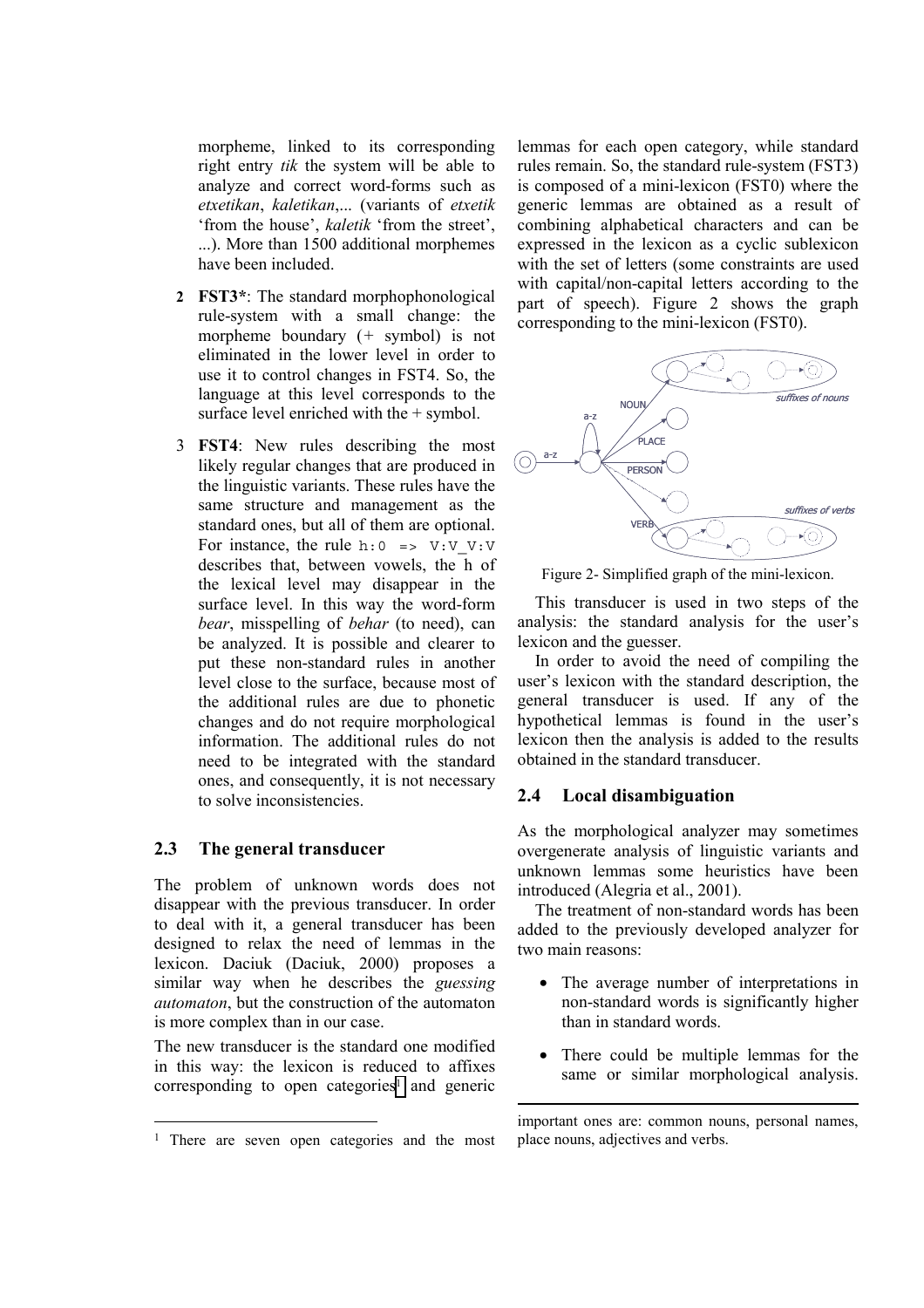This is a problem when we want to build a lemmatizer. For example, if *bitaminiko* (vitaminic) is not in the lexicon the results of the analysis of *bitaminikoaren* (from the vitaminic) as adjective can be multiple: *bitamini+ko+aren*, *bitaminiko+aren* and *bitaminikoaren*, but the only right analysis is the second one.

We think that it is important to reduce the ambiguity at this stage, so that the input of subsequent processes is more precise. However, we do not use information about surrounding words because a contextual tagger will be applied later.

This module consists of different methods for linguistic variants and unknown words, because overgeneration is produced by different facts in each case.

In the case of linguistic variants a heuristic tries to select the lemma that is "nearest" to the standard one according to the number of nonstandard morphemes and rules applied. It chooses the interpretation that has less non-standard uses for each POS tag. Oflazer (2003) proposes finitestate based *lenient morphology* to face this problem, and we are doing some experiments in this way.

In order to detect and treat overgeneration in unknown words a combination of different strategies is used:

- Typographical disambiguation. Some analyses are discarded based on capital letters.
- Disambiguation of derivational words to counterbalance overgeneration.
- Identification and disambiguation of proper names not included in the lexicon.
- Disambiguation based on both statistical and linguistic information. Correlations among final character trigrams and POS tags are used.

#### **3 Morphosyntactic disambiguation**

In agglutinative languages such as Basque morphology is a previous step for disambiguation and tagging.

There are two basic groups of methods that are used in morphosyntactic disambiguation: statistical and rule-based methods. On one hand, statistical methods need little effort and obtain very good results (Church, 1988), at least when applied to English. But when we try to apply them to Basque we find additional problems. On the other hand, some rule-based systems such as the Constraint Grammar parser (Karlsson *et al.*, 1995; Samuelsson and Voutilainen, 1997), are, at least, as good as statistical systems and they are better adapted to free-order languages and agglutinative languages. Therefore, we have selected the rule-based Constraint Grammar (CG) formalism (Karlsson *et al*., 1995) and the HMM based TATOO tagger (Armstrong *et al.*, 1995).

The CG approach is one of the best examples of tackling natural language (morpho)syntax by means of finite-state devices. We have chosen CG because it was designed with the aim of being a language-independent and robust tool to disambiguate and analyze unrestricted texts. The CG rule statements are close to real text sentences and directly address some crucial parsing problems, especially ambiguity.

The main reasons to select TATOO are its language and lexicon independence, modularity, and flexibility.

#### **3.1 Types and rate of ambiguity**

Three types of ambiguity may be distinguished:

Firstly, we consider categorial ambiguity, concerning part of speech, like Noun/Verb, Verb/Adjective/Adverb, etc. When the annotation is reduced to the basic 20 categories in the lexicon, we estimated from a corpus that over 36% of the words are ambiguous, with an average ambiguity rate of 1.48 analysis per token.

Secondly, there are several possible morphosyntactic interpretations attached to each input word-form. This is due to declension and other morphosyntactic and lexically nonindependent features, including suffixes such as subordinate ones. Taking into account this ambiguity, over 66% of word-forms are ambiguous, with an average ambiguity rate of 2,89 analysis per token. This poses a really hard disambiguation problem. As Karlsson et al. (1995) point out, categorial ambiguity is one of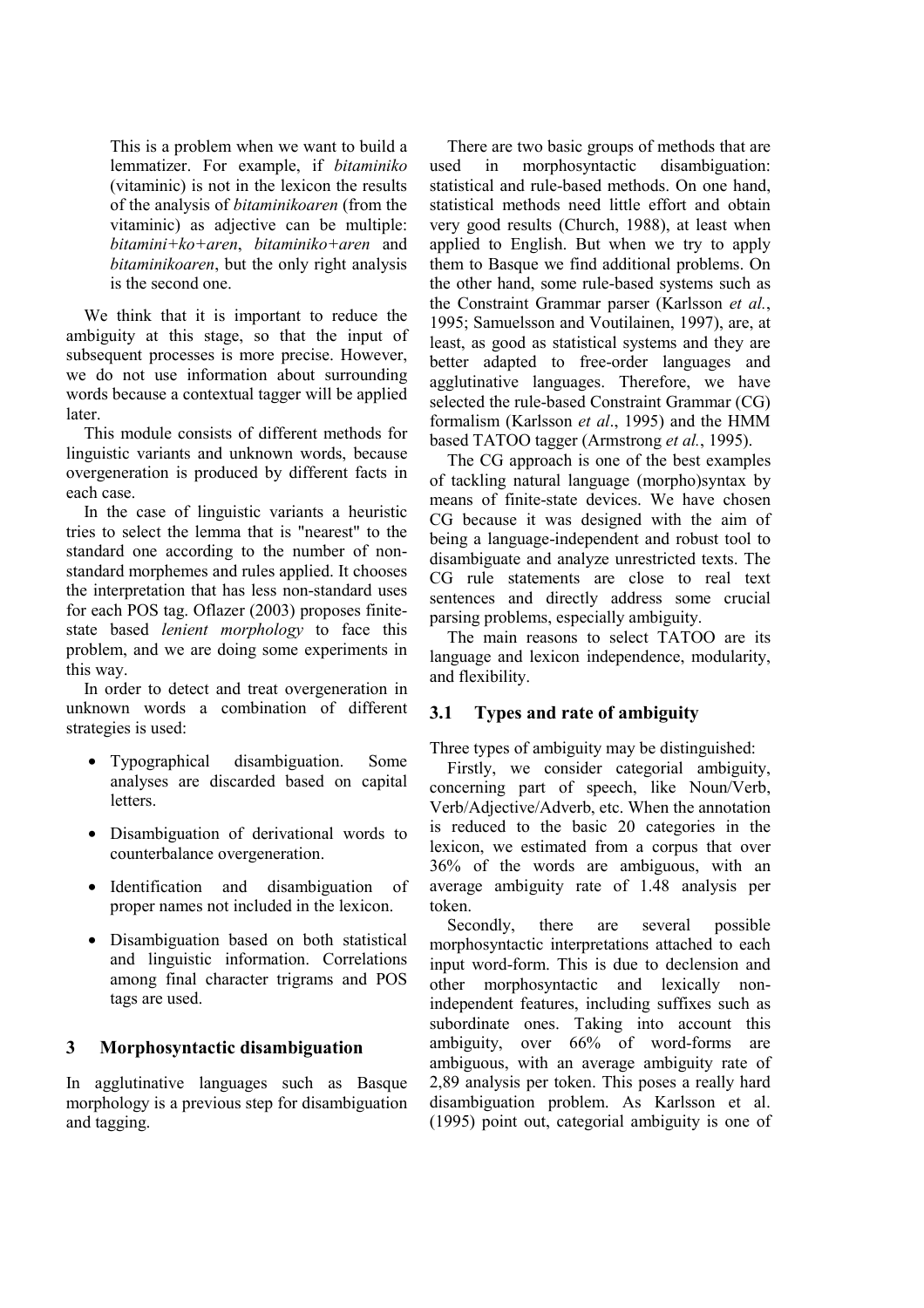the most pervasive problems facing anybody trying to construct a realistic and successful parser. But in the case of Basque, the morphosyntactic ambiguity of suffixes is added to POS ambiguity.

Finally, we must also consider that there are some cases in which the ambiguity belongs only to syntax, that is, the case in which the ambiguity concerns to syntactic functions. The ambiguity in this case is over 22%.2

Despite the classification into three types of ambiguity, it has to be noted that in Basque morphology and syntax are tightly related to each other. The resolution of one type of ambiguity often implies the (partial) resolution of other levels of ambiguity.

# **3.2 The design of a disambiguation grammar**

In this section we describe the steps followed in the design of the rules and the results obtained. The main sources for the design of the grammar are the Lexical Database for Basque (Agirre *et al*., 1995) and the morphological analyzer.

The process to formulate the rules has been carried out in different steps:

- Study of the phenomena of morphosyntactic ambiguity.
- Manual disambiguation of a corpus. Part of a corpus (about 24,000 words) has been manually disambiguated by two different linguists and the results were compared, applying the "double blind" method described in (Voutilainen & Järvinen, 1995).
- Design of disambiguation rules for the cases previously established. These rules were formulated, implemented, and tested using a part of the manually disambiguated corpus (14,000 words). The rest of the corpus (10,000 words) was used for testing.

At the moment, there are 1,116 morphosyntactic disambiguation rules grouped in

 $\overline{a}$ 

four sections, depending on the goal and the confidence level. All these sections constitute a unique grammar and are applied one after the other. The user may select the sections depending on the needs of particular applications.

The results of the disambiguation are calculated on a 27,000-word test corpus that was neither previously examined nor used for the development of the rules.

Regarding categorial ambiguity, the number of interpretations is reduced from 1.48 to 1.14 analysis per token, maintaining a 99.41% of the correct interpretations. The percentage of ambiguous words is reduced from 36.03% to 13.09%.

Regarding the ambiguity of the full output of the morphological analyzer, the ambiguity is reduced from 66% to 39% ambiguous words and from 2.89 analysis per token in the input to 1.81 in the output, maintaining 98.44% of the correct interpretations.

Finally, the ambiguity related to the syntactic functions is reduced from 22% to 4% and from 1.71 to 1.13 average syntactic functions.

These results give us an idea of the robustness of the tool on real texts, achieving satisfactory accuracy. This reduction of the ambiguity is fairly good if we take into account that the original ambiguity rate is very high, compared to other works (Voutilainen, 1995). The remaining ambiguity is quite important, but using a stochastic post-process module will further reduce it (Ezeiza et al., 1998).

# **4 Syntactic analysis**

In this section we will present the application of a finite state syntactic grammar to the acquisition of verb subcategorization information from a corpus of newspaper texts (Aldezabal et al., 2003).

#### **4.1 Description**

This work corresponds to the specific task of detecting verbs and their associated sentence components. The application works at a level higher than morphology, as previously built syntactic units must be dealt with, but only with a restricted subset of syntax: the relation of verbs with their adjuncts and complements. The task is complex because many problems must be taken

<sup>2</sup> It has been manually estimated taking into account the syntactic functions of 200 common words.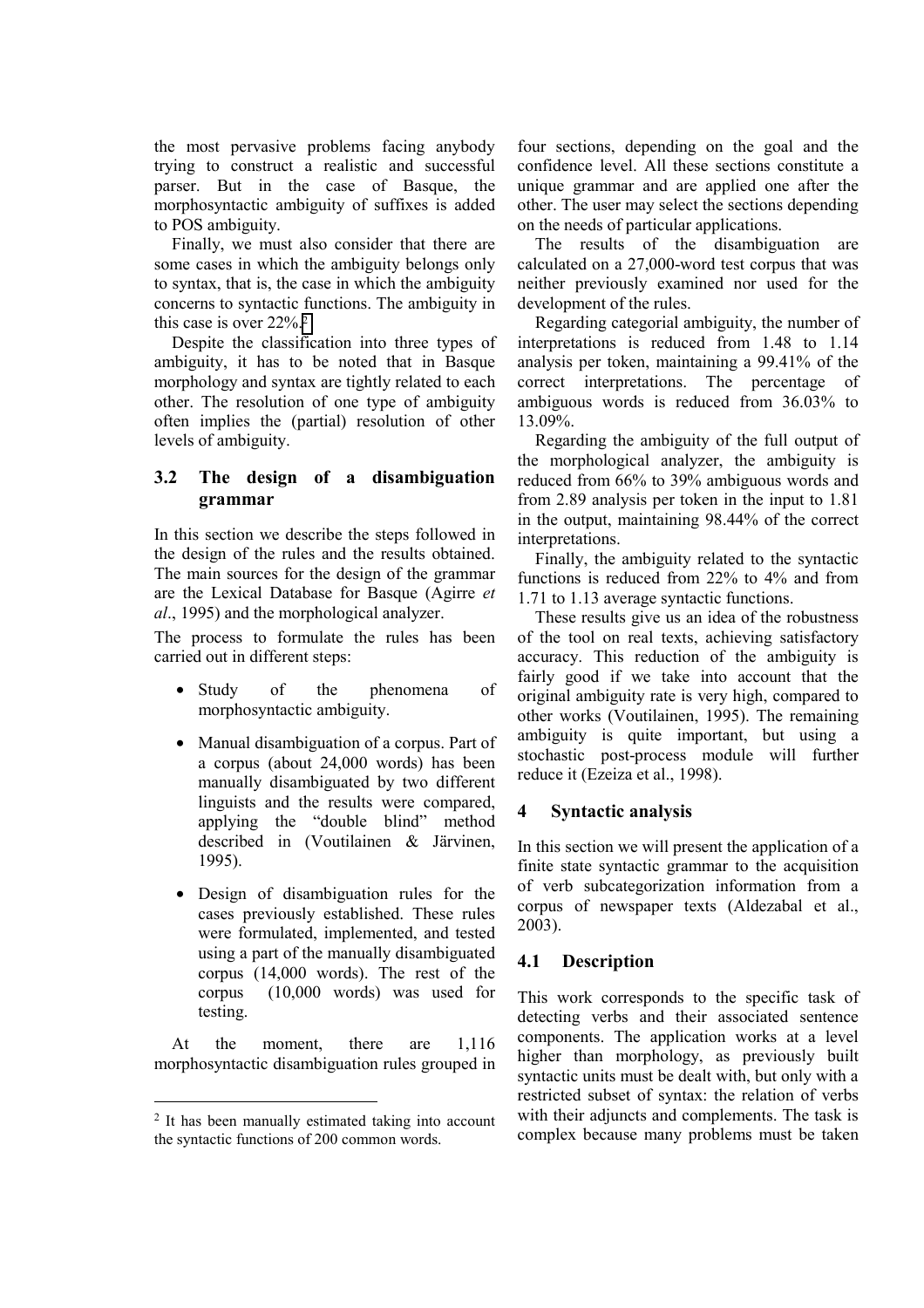into account, such as ambiguity and determination of clause boundaries, among others. This way, without developing a full syntactic parser, we have been able to obtain useful results that are accurate enough. The final result will be a set of verb instances together with their syntactic dependents (arguments or adjuncts) for each sentence in the corpus. The information thus obtained will be the input to statistical filters in order to test their adequacy to distinguish arguments from adjuncts, with the aim of automatically obtaining verb subcategorization frames (Briscoe and Carroll 1997; Korhonen 2001).

As a starting point we recurred to shallow parsing (Abney, 1997). This allowed us to create a parser with a limited effort at the cost of losing coverage. After morphological analysis and disambiguation are performed (see Figure 1 in the introduction), words that form adjacent syntactic units can be grouped, such as NPs, PPs, verb chains and sentential complements, using morphological and syntactic tags. A unification grammar (Aldezabal et al., 2000) based on the PATR formalism containing 96 rules has been defined for that purpose.

However, the output of this phase is not directly usable, due mainly to two difficulties:

- Ambiguity. For example, "*ama polita*" can be interpreted as a single NP and also as two consecutive NPs.
- Difficulty of linking dependents with verbs. Due to the free constituent-order of Basque, syntactic elements appearing between two verbs are problematic, because they could be assigned to both verbs.

For that reason, the output of this stage is converted to an automaton. This is the input to a finite state parser that performs syntactic disambiguation, determination of clause boundaries and filtering of the results.

To implement the finite-state grammar we have applied operations on regular expressions and relations, among them composition and replacement, using the Xerox Finite State Tool (Karttunen et al. 1997). These are the main operations described by the finite state grammar:

- Clause recognition. In order to extract verb subcategorization information, a group of rules will examine the context of the target verb and define the scope of its associated clause. The global ambiguity is considerably reduced if only the clause corresponding to the target verb is considered. In the following steps the disambiguation operations will be applied to this clause.
- Disambiguation: longest match selection. A usual kind of ambiguity is produced when there are alternative readings of a sentence where some of the syntactic units can be either independent or can also be included inside bigger units.
- General disambiguation constraints. We have also developed a number of constraints that try to reduce several types of ambiguity.

The resulting finite-state grammar contains more than 300 rules (for more details, see Aldezabal et al., 2003). It has been applied to a corpus of 111,000 sentences from newspaper texts, totaling 1,337,445 words. When dealing with unrestricted texts there are several extra difficulties added to the problem of ambiguity, such as multiword lexical units, unknown words, proper names, spelling errors and long sentences (as these sentences contain multiple verbs, delimiting the exact boundaries of the clause corresponding to the target verb is a difficult task, due to free constituent order).

# **4.2 Evaluation**

For evaluation we took a set of previously unseen 150 sentences (Aldezabal *et al*. 2000). We measured precision (# of correctly selected dependents / all the elements returned) and recall (# of correctly selected dependents / actual dependents in the sentence), applied to each instance of the target verb and its corresponding complements/adjuncts. Although there is always a balance between precision and recall, we tried to maximize precision, sometimes at the cost of lowering recall. We consider the results satisfactory, with 87% precision and 66% recall.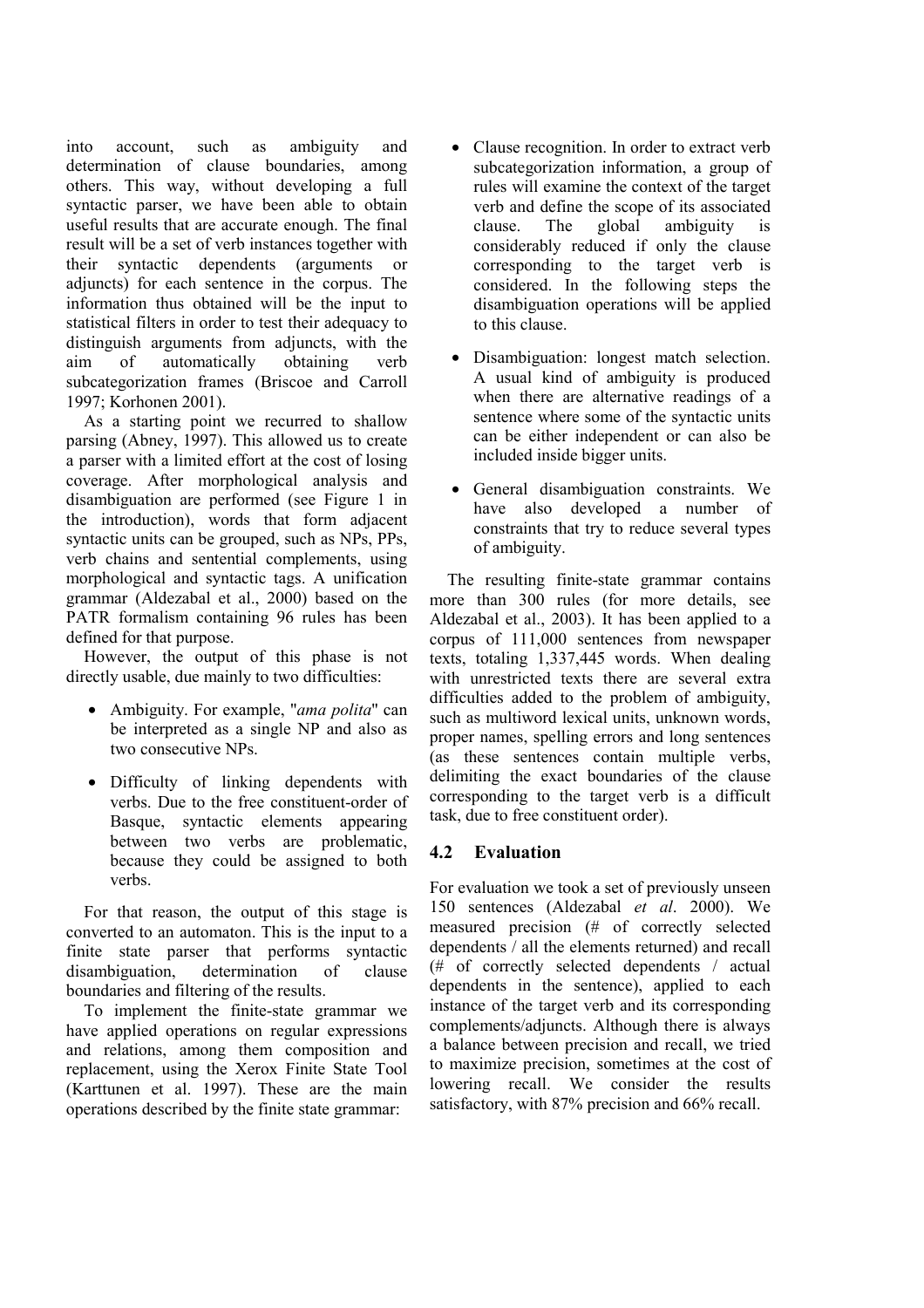We examined the causes of the errors manually, concluding that about half of them can be improved by simple refinements of the lexicon and the grammars (both the partial unificationbased grammar and the finite-state grammar), while the rest would require qualitative changes on the grammars (such as the incorporation of subcategorization information). The results have been used for the automatic selection of arguments and adjuncts by means of statistical filters (Aldezabal *et al*. 2002).

#### **5 Other Applications**

Morphological analysis is a basic tool that can be used in a wide range of applications. In the case of Basque, we have developed the following:

- A lemmatizer based on morphology has been developed and used in several applications: an intranet search engine (Aizpurua et al., 2000, [www.egunkaria.com/hemeroteka\)](http://www.egunkaria.com/hemeroteka), an assistant for verse making (Arrieta et al., 2001) and a bilingual on-line dictionary.
- Xuxen (Aldezabal et al., 1999) is a spelling checker that accepts as correct any word that allows a correct standard morphological analysis. If one of the possible lemmas returned by the general transducer is in the user's lexicon, the word is accepted. Otherwise, a misspelling is assumed, and using the enhanced transducer accurate proposals are generated. It is possible to include lemmas in the user's lexicon in order to recognize any inflected and derived form without recompiling the transducer.
- The morphological analyzer has also been used in a speech recognition system (López de Ipiña et al., 2002), in order to optimize the size of the dictionary.

The lemmatizer/tagger EUSLEM (Ezeiza et al. 1998) has been used to lemmatize/tag several millions of words of the Basque National Corpus ([www.euskaracorpusa.net\)](http://www.euskaracorpusa.net/). It has also been used in experiments for a text-to-speech engine for Basque (Navas *et al*. 2002), The results are useful assigning phrase breaks, but deeper syntactic information is necessary for good intonation.

#### **6 Conclusions**

We have presented the application of finite state technology (FST) to several kinds of linguistic processing of Basque, which can serve as a representative of agglutinative languages and languages with free order of constituents.

We have shown how FST provides a full solution for morphological analysis, being at this moment the best alternative for morphologically complex languages. The proposals for userlexicon, enhanced transducer and guesser are applicable to many lesser-studied languages.

In the case of morphosyntactic disambiguation, the Constraint Grammar of Basque outperforms other methods, such as statistical disambiguation (Ezeiza et al. 1998).

We have also investigated the application of FST to syntax, to the specific problem of disambiguation and linking a verb with its dependents, with satisfactory results. However, the development of a full syntactic analyzer based on FST is still a matter of research (Aït-Mokhtar et al. 2002).

Finally, we have presented several applications based on the previously presented basic tools. These applications demonstrate the benefits of linguistically sound methods and formalisms as the core of the linguistic processors.

# **Acknowledgements**

This research has been partially supported by the European Commission (MEANING IST-2001- 34460), the Spanish Ministry of Science and Technology (Hermes TIC2000-0335-C03-03) and the University of the Basque Country (9/UPV00141.226-14601/2002). We would like to thank Xerox (XRCE) for letting us using their tools, and also to Ken Beesley and Lauri Karttunen for their help.

# **References**

- Abney S. P. (1997) *Part-of-speech tagging and partial parsing*. S. Young and G. Bloothooft, editors, Corpus-Based Methods in Language and Speech Processing, Kluwer, Dordrecht.
- Agirre E., Arregi X., Arriola J.M., Artola X., Díaz de Ilarraza A., Insausti J.M., Sarasola K. (1995) *Different issues in the design of a general-purpose*